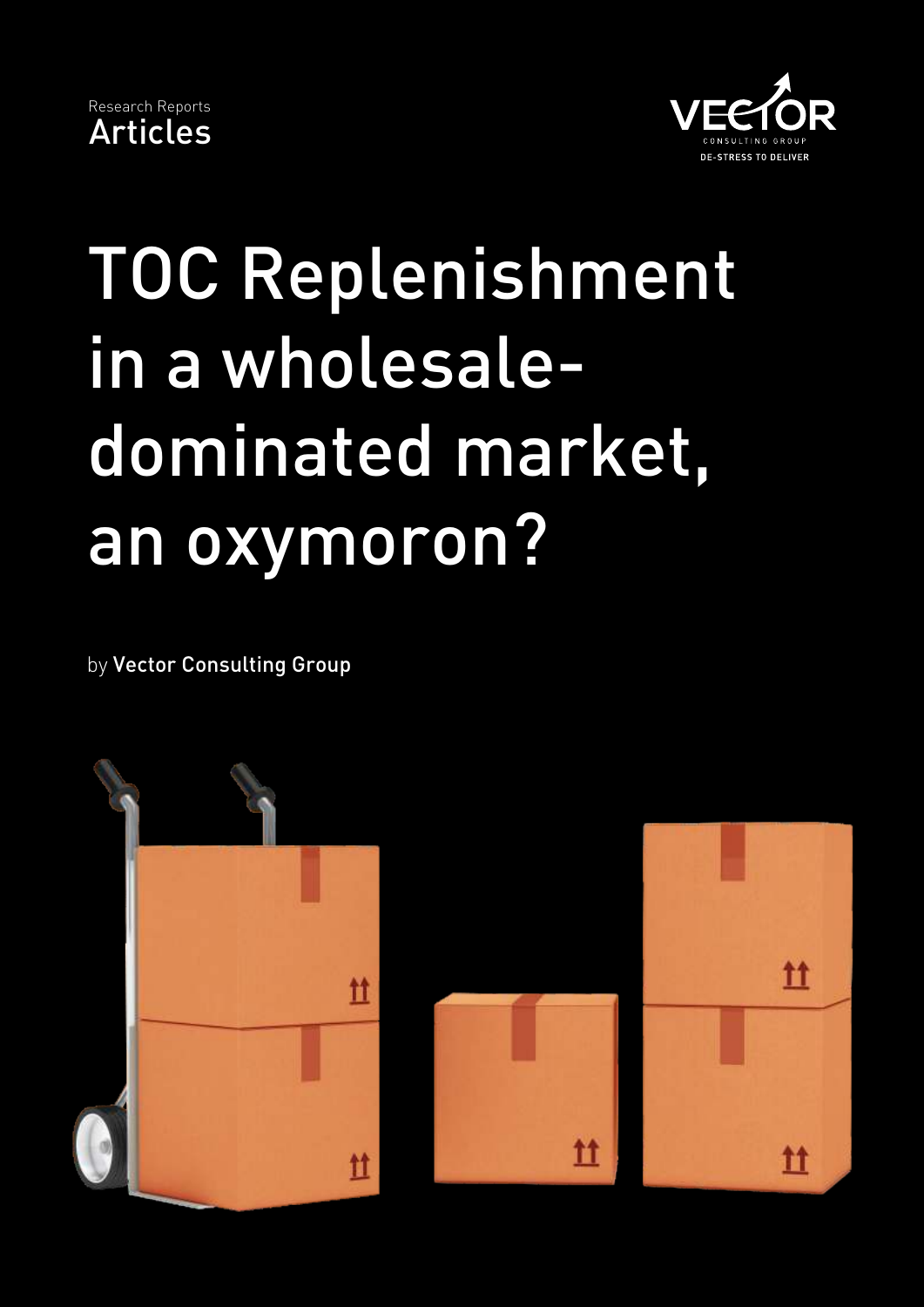

A lot of my friends in the distribution industry (and I have lots of them!) are quite intrigued by the fact I make a living out of implementing things as simple as "The Goal<sup>1</sup>" and "Its Not Luck<sup>2</sup>".

Yes of course, they have read the books during the course of their MBAs, but that was the classroom, right? Reality is complicated. There is the unpredictable competition, the conflicting interests of trade channel partners, of course the pressure of internal (stretch) targets, the economic uncertainty and on top of all this the ever changing consumer mindset. How can something as simple as "supply according to consumption" ensure that they will be able to meet their sales targets in an environment of such changing complexities?

When presented with the complete logic and taken through the CRT<sup>3</sup>, some of them grudgingly agreed to the solution but were extremely skeptical of the results. At least they seemed so. One of them called me after some months and wanted an urgent meeting. He explained to me that he had tried implementing the replenishment solution but contrary to expectations, the results were quite discouraging.

The inventory kept in the regional warehouses was higher than normal yet the stockouts increased leading to considerable loss of sale and very quickly the system had to revert to the old forecast based placement of stocks.

A few questions later the mystery unraveled itself.

True to the book, they calculated the buffers based on the lead time, level of demand and variability of both. The trouble was that the company's monthly sales graph showed a remarkable skew towards the end of the month. As much as 50% of the sales happened in the last week of the month. Yes the familiar "hockey stick" is back again!

And now understand the conflict: If you sized the buffers to the average sales factored for variability, the buffers will not be large enough to protect the month end peak, and if you tried to keep the buffers to the maximum sale, the inventory levels would be so high that the bean counters would throw a fit (besides not having the space in warehouses!)

We could try tweaking the buffers and find a good enough level and put pressure on the logistics manager to ensure faster and more frequent supplies in the last week of the month, but it behooves us to understand why we get such a huge peak when the consumption of the products is more or less even throughout the month.

Well, most distribution led companies in India operate through distributors who supply to retailers in their catchment area. The number of retailers in the country is not small – it is estimated at about 6 million. Yes, you read it right the first time – the country has more retailers than the population of some nations! (Read Eli's articles – Comfort Zones in "The Choice" for his take on this topic) Now as you would well imagine it is not possible for distributors to reach all these retailers (companies do have about 7500 distributors) so the smaller retailers and those located in remotes reaches of the country are serviced by wholesalers.

Wholesalers are the link between organized distribution and fragmented retail. Due to the large and fragmented market they serve (one that buys in very small quantities), the wholesalers co exists along with Distributors to serve that segment of the retailers which is left unaddressed by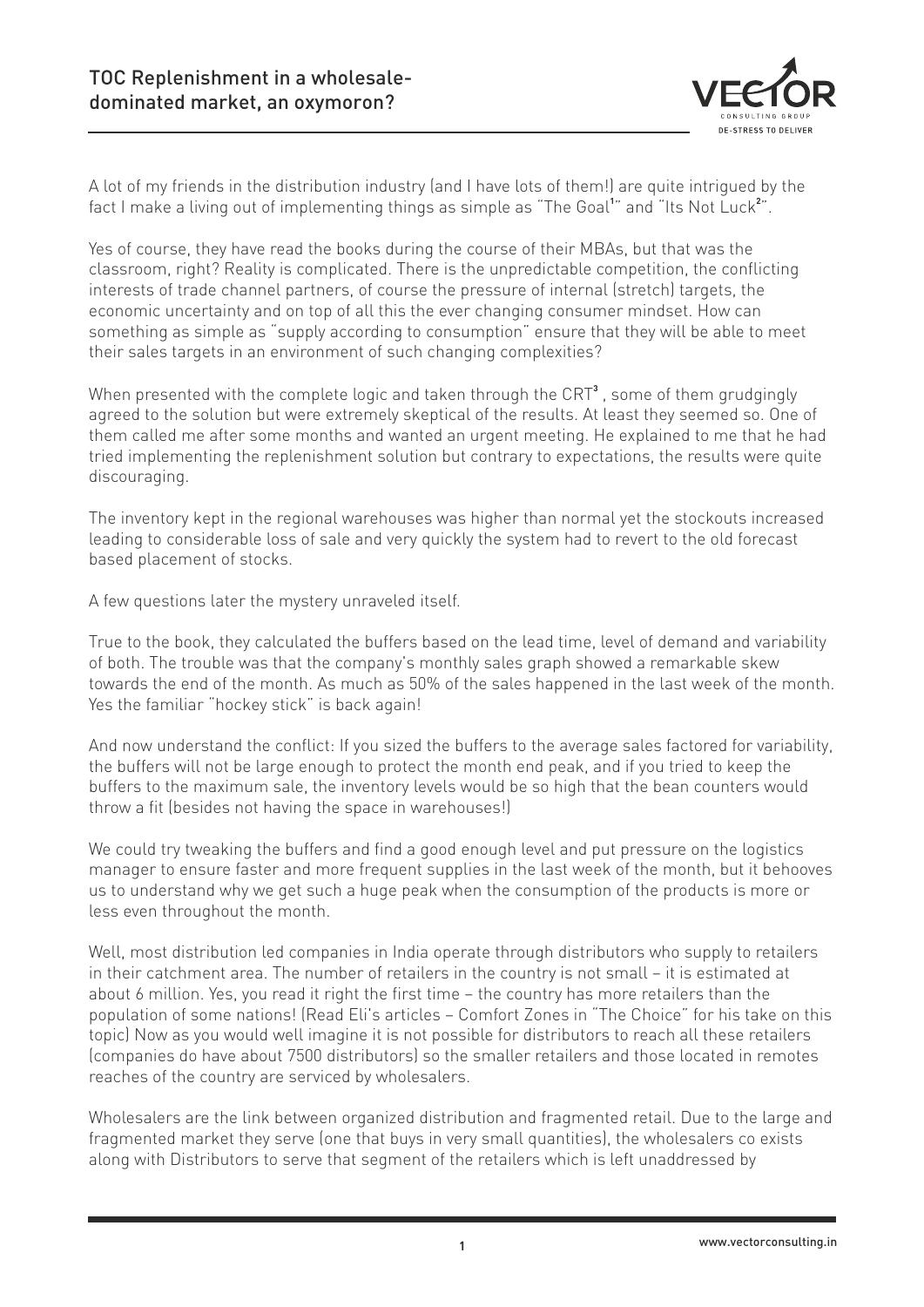

Distributors or The Company. They buy in bulk, deal in limited range of high runners, operate on wafer thin margins and focus on rotating their inventory as many times as possible. In fact the need to rotate money for wholesalers is quite severe considering the thin margins they operate on. Why do they buy in bulk? Now that is a good question! When the wholesaler supplies essentially to large number of retailers who buy in small quantities from him, what is his need to buy in bulk and hold large stocks?

Remember that the wholesaler is interested in very high Inventory turns (and ROI). One of the key variables to determine sales (at least in his mind) is the price. So when he buys in bulk, he gets a substantial discount. He can then pass out a significant portion of this discount to the market, lower the price and thus create higher velocity of sales. The wholesalers buy in bulk during the last week of the month, when they are likely to get maximum "freebies" (sales guys are desperate for their targets). Anyways, the bulk money outflow in the last week of the previous month leaves less cash available with the wholesaler to buy in first few weeks. The cash flow cycle of the wholesalers, coupled with the month end "freebies" makes the hockey stick a "fact of life" for the industry. Yes it is almost like "sun rises in the east" and nothing can be done about it!

Now imagine the plight of those companies whose sales are dominated by wholesalers. I know of one such FMCG company who sells only 20% directly into retail and 80% through wholesale. They do as much as 60% of the entire month's sales on the last day of the month! Chronic problems are the perfect excuse for inaction. For most people, the fact that a problem exists for long is enough of a reason to avoid solving it.

However, we have learnt from fundamental principles of TOC that each chronic problem, which is an inherent, lose-lose for parties involved, is also an opportunity for a path breaking solution (a real win-win) We have seen how this way of operations is not conducive for wholesalers. At the same time behavior of the wholesaler creates other significant ills for the company (in addition to the hockey stick effect) – infiltration into the area of the very distributor that he buys from (competing on price to supply to the same retailers that the distributor supplies to) and the bigger one – price undercutting leading to poor market hygiene and erosion of brand value.

So as long as this distortion in the buying behavior of the wholesaler exists (his own sales are much smoother compared to the "spikey" pattern of his purchases), there is very little chance that we can smoothly transit to a real Win Win solution of a consumption based replenishment.

How do we start to implement consumption based replenishment in such environments? Remember we do not want to start with a mess of very high initial inventory!

The solution is again very simple: we have to break the bulk buying habit (of at least the few giant wholesalers to start with). At the same time trim the negative of the potential loss of the wholesale channel – offer the same discounts that they get but not on one time purchase, instead on the cumulative SALES that they report on the secondary sales system. The more they sell, the more they gain, yet if their sales are not high, they still get the benefit of the discount. This should enable replenishment to actual sales and break the skew at the same time. We need not have to start with very high inventory to cater to the peak of the last week.

You have probably guessed by now that though this is the first and a crucial step, but it is not the complete solution. The long term direction of solution is to increase the direct retail coverage of the